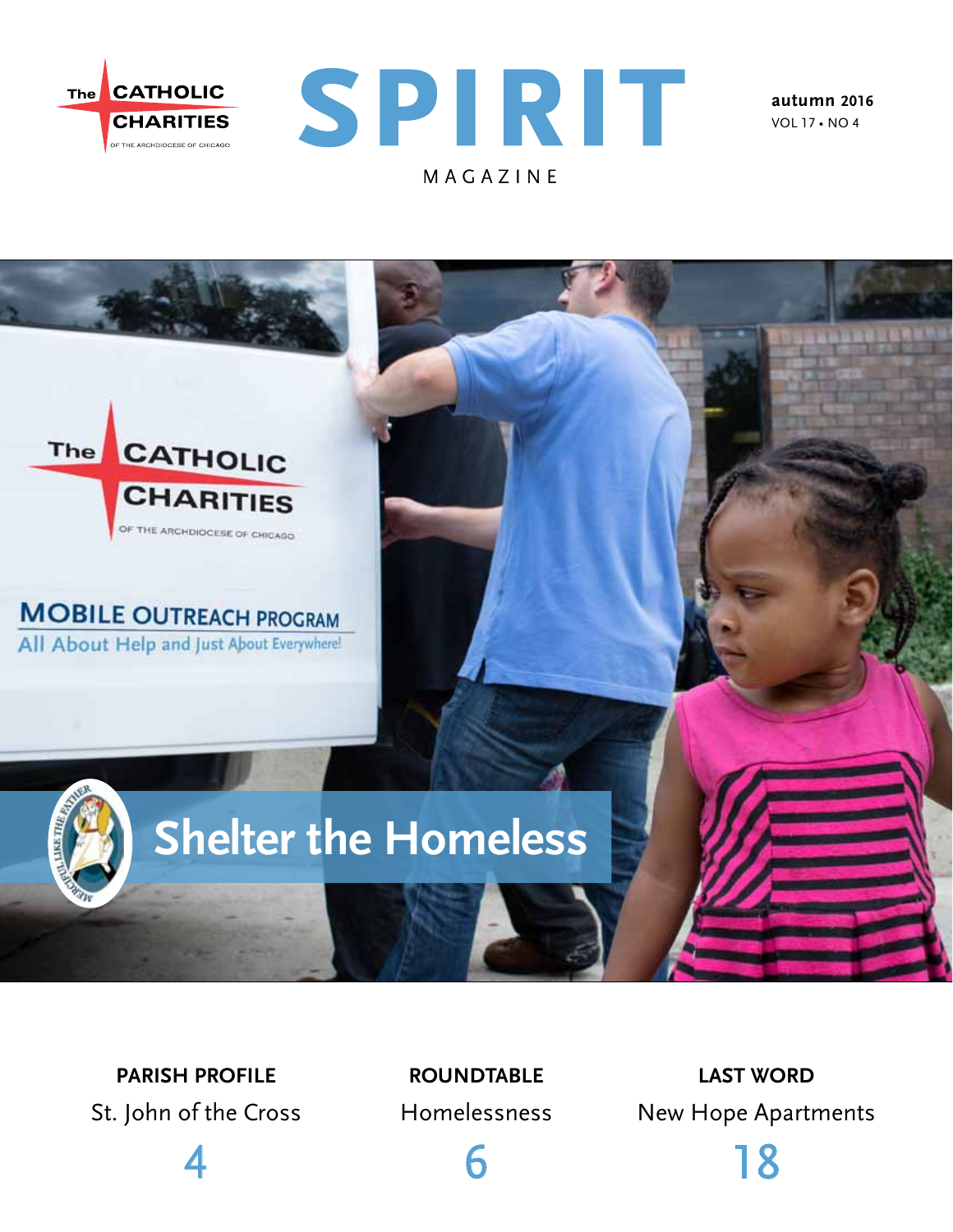### SPIRIT **MAGAZINE**

#### **autumn 2016 vol 17, no 4**

 **editor Jamie Lynn Ferguson**

**writers Communications Department Development Department Program Service Areas**

**photos Catholic Charities Communications and Program Archives**

**creative director Jennifer Sirota**

**art design Kathleen Gabriel**

**editorial board**

**Rev. Monsignor Michael M. Boland president**

**Kathy Donahue senior vice president, program development & evaluation**

> **John Ryan chief of staff**

**Judith Silekis director of development**

**Kristine Kappel director of communications**

**CATHOLIC** The

> **CHARITIES** OF THE ARCHDIOCESE OF CHICAGO

#### **spirit magazine**

**© Catholic Charities 2016**

**Catholic Charities of the Archdiocese of Chicago 721 North LaSalle Street Chicago, Illinois 60654**

**Spirit Magazine is published by Catholic Charities of the Archdiocese of Chicago for its friends, clients and benefactors.**

**Spirit Magazine Editors and Staff Phone (312) 655-7010 communications@catholiccharities.net**

**Postage paid in Chicago, IL 60654 Postmaster: Send change of address to: Spirit Magazine 721 N. LaSalle Street Chicago, Illinois 60654**

**www.catholiccharities.net/spirit** Find ccofchicago on: [] [] [] Youther

### **contents** autumn 2016



# Shelter the Homeless

**MONSIGNOR BOLAND**<br>*Lifting Up Those in Need*<br>of Shelter *Lifting Up Those in Need of Shelter*

**PARISH PROFILE**<br>St. John of the Cro *St. John of the Cross*

**ROUNDTABLE**<br>Perceptions of l *Perceptions of Homelessness*

9 **program news**

14 **events**

**THE LAST WORD** *My daughter was murdered…*

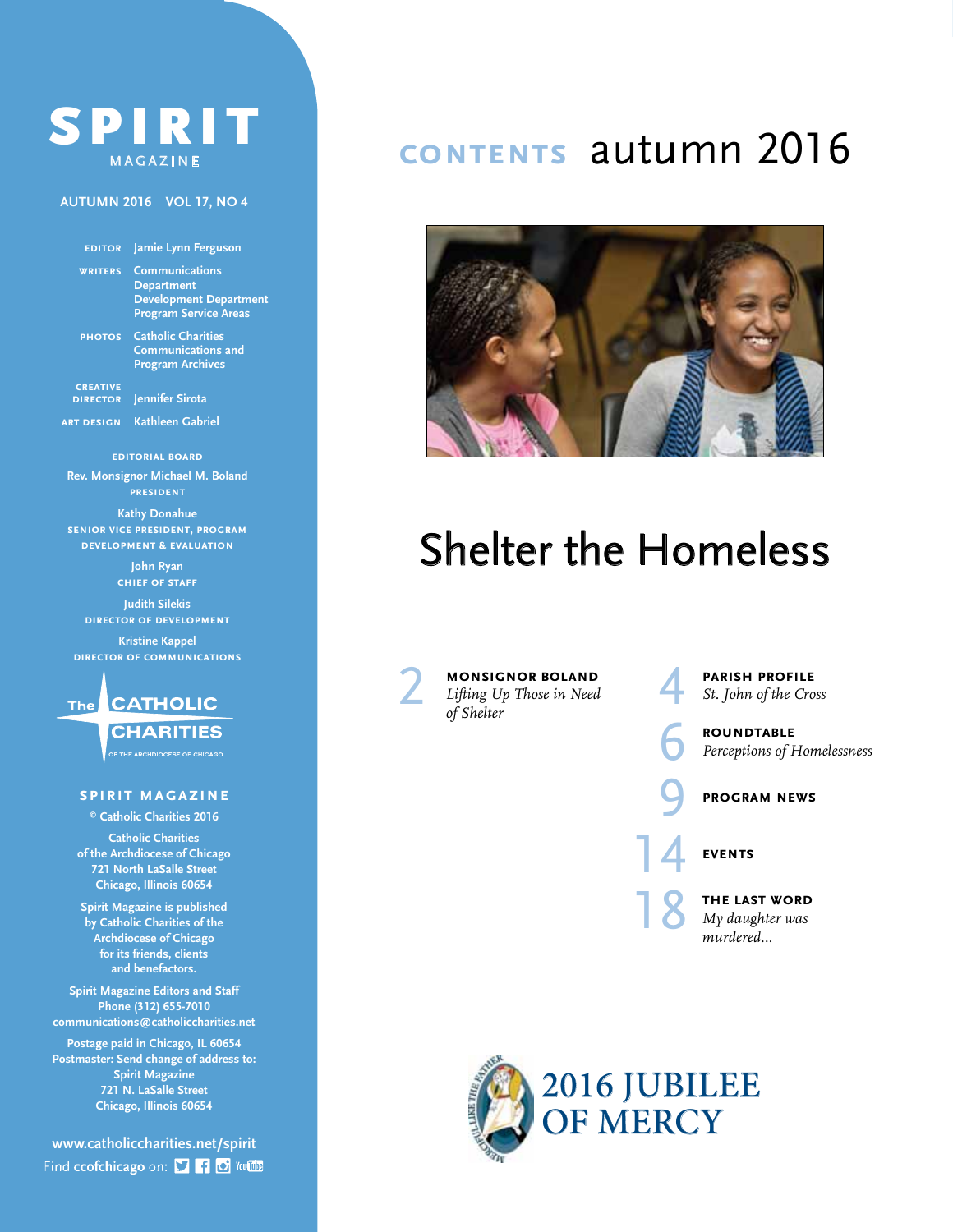# Lifting Up Those in Need of Shelter

#### **Rev. Monsignor Michael M. Boland**

president of catholic charities

Shelter is one of our most critical needs. In many ways, it serves as the foundation, or the building block, of our survival. Often, we hear people ask questions of the homeless, such as "Why don't they just get a job?" or criticisms like, "If they had worked harder, they wouldn't be in this situation." One thing we must remember is that without the foundation of shelter, stability crumbles, and the goals that we strive for become increasingly more difficult to reach without it.

### …more than 50% of Chicago's homeless are children.

Losing our foundation means that we become unable to focus on anything other than finding a safe place to lay our heads. Even the simplest needs like clean clothing, a place to shower, and a hot meal become an incredible challenge. All of these things are necessary before a homeless individual can reach that next step of securing a job, and returning to safe housing. For all of these needs, and more, Catholic Charities is there to offer a hand-up to the homeless, and carry them back up to the place where they are physically, mentally, and spiritually whole again.

Throughout this issue, we hope to bring to light the face of homelessness in our city. We often think of the chronically homeless as the only people seeking help – those who face mental health issues and drug and alcohol addiction, and those we encounter panhandling downtown or near the expressway ramps. While these men and women also need our care, they are not the only individuals seeking shelter. In fact, more than 50% of Chicago's homeless are children.

Catholic Charities programs work collaboratively toward a common goal of ending homelessness in Chicago. Also in this issue, you'll learn about



the groundbreaking new study Catholic Charities participated in through a partnership with The Wilson Sheehan Lab for Economic Opportunities at the University of Notre Dame, where our Homelessness Prevention Call Center was proven to be an effective and efficient way to save taxpayer dollars and prevent families from entering the ranks of the homeless.

Join us as we lift up the homeless men, women, and children of our city who don't have the comfort of home, and instead are in circumstances surrounded by fear, uncertainty, and potential violence. Pope Francis tells us as he speaks to the world about lifting up those in need that we must show these individuals that they are important. We can do this by helping them with their basic needs, honoring their dignity, and beginning them on their journey toward the self-sufficiency that will lift them out of poverty. May their challenges resonate with us, and remind us how important our work here today really is.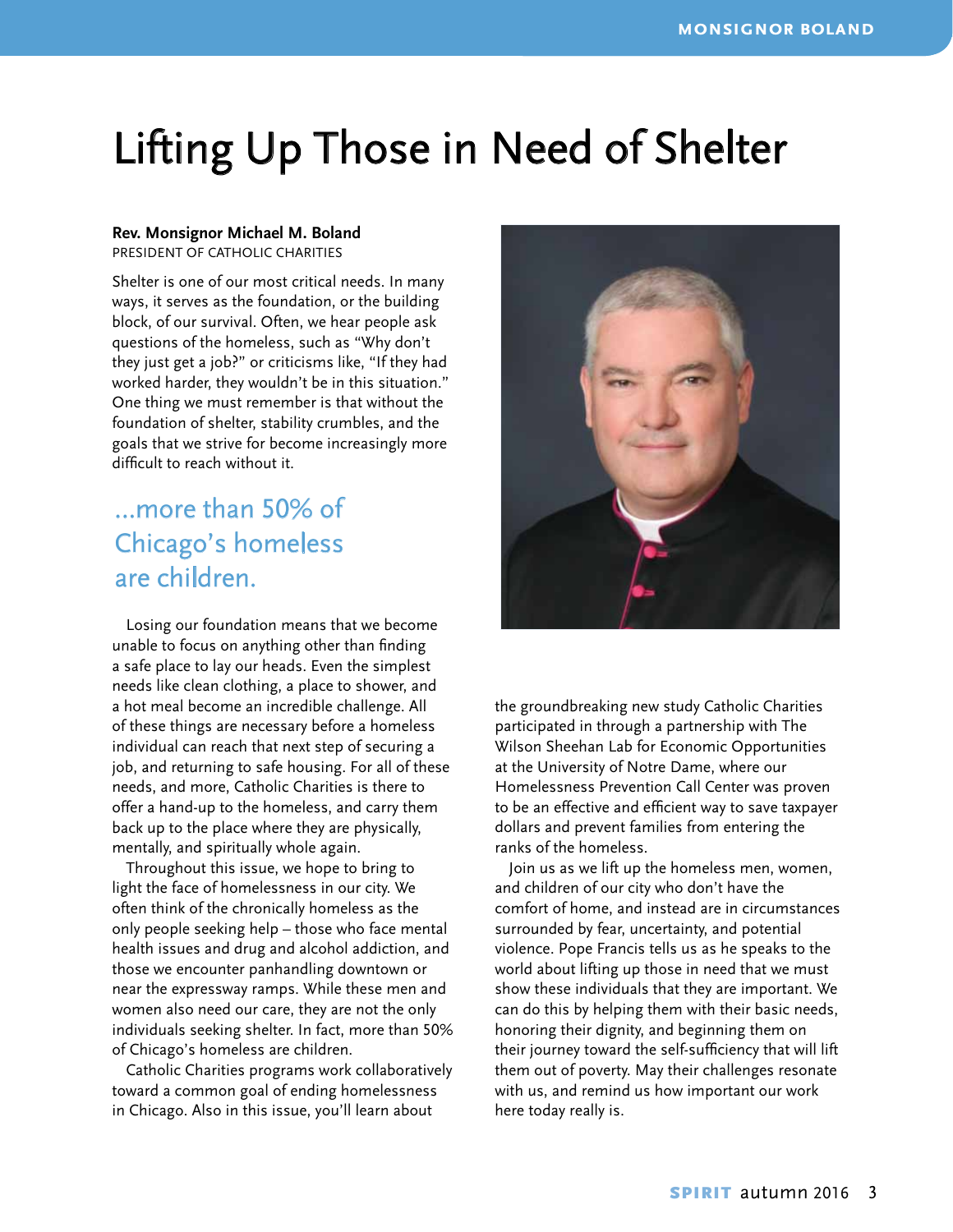# St. John of the Cross

#### **Western Springs**

**Parish Profile**

*St John of the Cross Parish is a caring community that cherishes its parish heritage, and generously shares its varied gifts and resources with others. In its mission, the parish states "We live our Catholic Faith, celebrate the Sacraments, and pursue life-long religious education and formation opportunities that support us in being witnesses and proclaimers of the Gospel…To support this mission, we will communicate effectively, promote lay leadership and collaborative models of governance, and faithfully steward our time, talent and treasure."*



#### **Recognizing Value**

When St. John of the Cross sees a good thing, they invest in it with time, treasure, and talent. That's why, Father David Dowdle said, SJC gives generously to Catholic Charities Mother's Day collection;

"We're always looking to provide assistance to people who do their job so well."

volunteers and invests in Catholic Charities Refugee Resettlement Program; and many of its parishioners serve on the Catholic Charities Board of Advisors.

"We're always looking to provide assistance to people who do their job so well," said Outreach Director Bill Bright. "We recognize what was been accomplished and support the people who do it."

Catholic Charities Refugee Resettlement Program is one of those programs that SJC recognizes as "done well." The program provides comprehensive resettlement services to refugees as they adapt to a new country, and seek housing, employment, and self-sufficiency. For our refugee families and individuals, SJC has provided \$25,000 worth of mattresses, held kitchen supplies and clothing drives, and delivered furniture. Bright said they are currently working on developing a real estate presence to help provide housing for the program.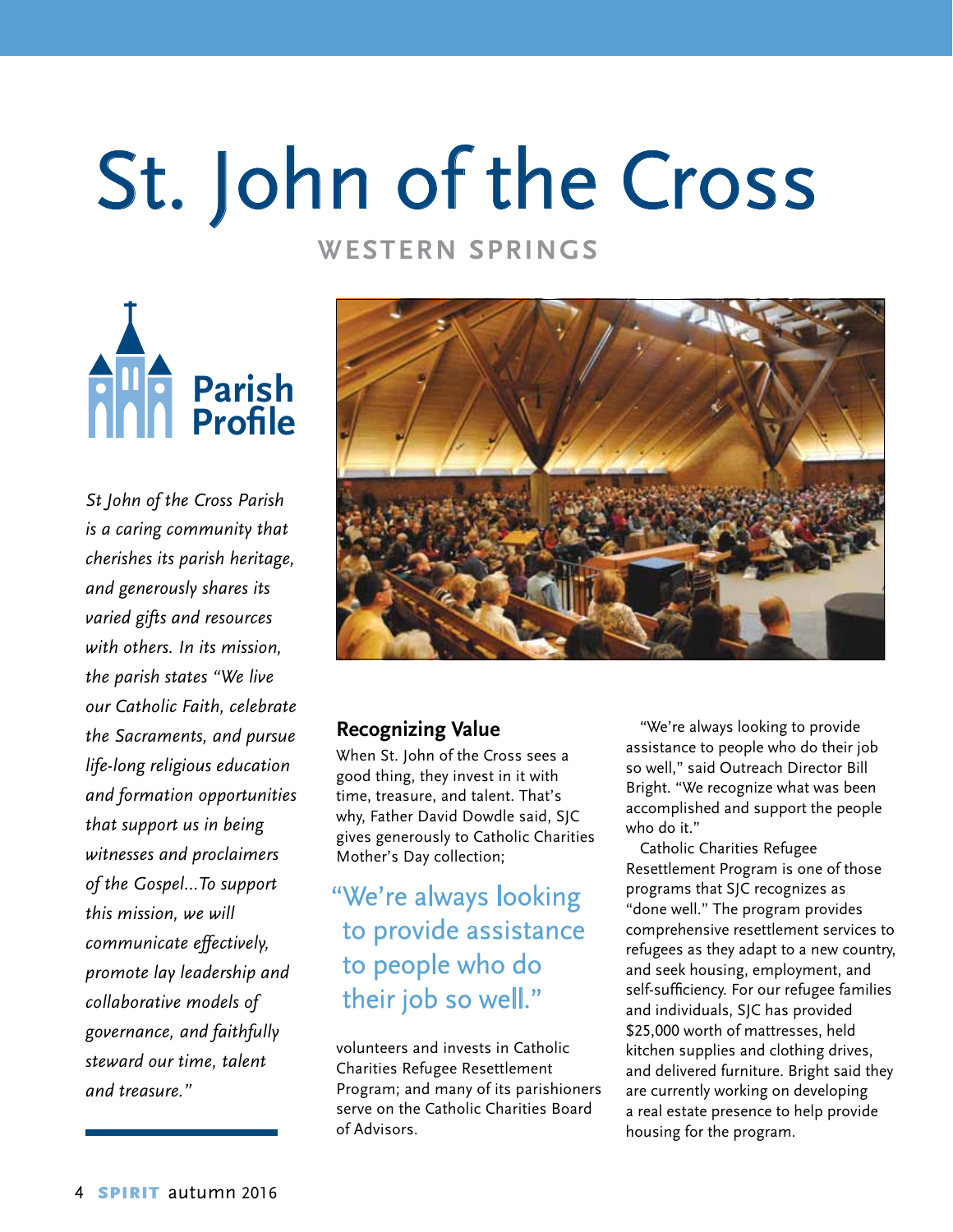#### **'By giving, we receive so much'**

"A big part of what we do here is outreach," Bright said. The church even replaced its "Exit" sign with an "Entrance" sign in symbolism that the parish's true mission is to take what they have and share it outside the church.

### " The need for Catholic Charities is greater than ever."

"This parish has been a huge part of my life transformation as a man, father and Christian," Bright said. "I get to work with some of the nicest, finest, well-prepared people I've ever met."



Father Dowdle, is one of those people, Bright said. Dowdle, who has served as pastor at SJC for 10 years, said he's inspired by Catholic Charities "ability to touch and impact systemic and individual needs."

"The need for Catholic Charities is greater than ever," Dowdle said.



For many years, Catholic Charities provided counseling out of an office in the SJC rectory to parish members and the surrounding community. Recently, Father Charles Rubey spoke at Mass to begin a partnership between the church and Catholic Charities LOSS program, which provides support to those grieving the loss of a loved one because of suicide.

"He was so well-received and his ministry is a critical resource," Dowdle said. "I think we all need to learn how to blow our own horn in letting people know the important and good things that Catholic Charities is involved with."

The church has more than 4,000 attendees and its school has 650 students.

#### **PHOTOS**

(TOP LEFT) The sanctuary at St. John of the Cross in Western Springs.

(MIDDLE LEFT) Volunteers sort donations from a school supplies drive benefiting Catholic Charities clients.

(TOP RIGHT) Father David Dowdle poses for a photo with a few of the children from SJC.

## father Dowdle



Father David Dowdle grew up in Forest Park as one of 12 siblings. He's served as pastor of St. John of the Cross since 2007.

"I love being pastor of this vibrant parish," Dowdle said. "Parents of our school children and those in our religious education program are so generous with their time, talent and treasure…they are smart, experienced, and willing to invest of themselves in this community in part because they hope to be here for a long time."

Dowdle said that the parish focuses on outreach so that they don't become "self-satisfied."

"Our Outreach and Sharing Parish programs are so very important," he said. "They are constant reminders of the privileges we enjoy and that we have a responsibility to share with those who have so many different challenges."

Dowdle said a scripture that guides the parish is Matthew 25:40, "Whatever you did for one of the least of these…you did for me."

"Helping to relieve suffering and provide whatever is within our means is an obligation our parents take very seriously for their children," Dowdle said. "The identity of the parish is lived out best when we do this as well as we can."

Dowdle's personal favorite scripture is John 10:10, "I have come that you might have life, and have life abundantly."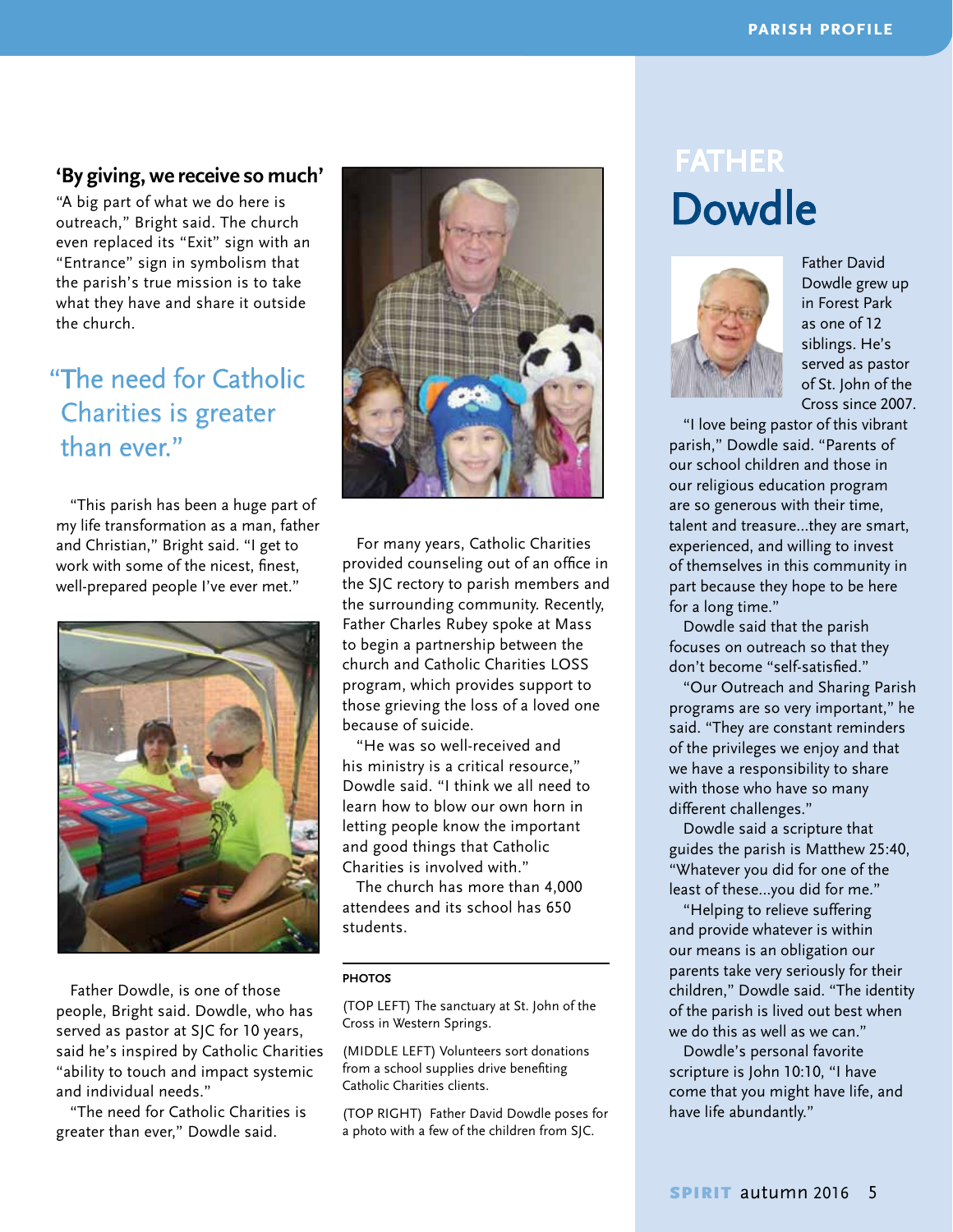# BISCUSSION

## *Perceptions of Homelessness*



Debbie Reznick *Senior Program Officer at* 

*the Polk Bros. Foundation* 



Millicent Ntiamoah *Catholic Charities Associate Vice President of Housing Services*



#### Stefanie Skaggs *Development and*

*Communications Manager at All Chicago*

*No one chooses to become homeless. Yet on any given night, more than 6,700 Chicagoans don't have a place to call home. Often, one setback like a job loss, death of the head of household, or unexpected medical expenses can lead to a spiral of events that result in homelessness for an individual or family. In the midst of a state budget crisis that limits social service agencies' ability to serve clients, Catholic Charities is committed to providing services to those most vulnerable, and sheltering those currently and at-risk of homelessness. To weigh in on the subject, this issue's RoundTable features Debbie Reznick, Senior Program Officer at the Polk Bros. Foundation; Millicent Ntiamoah, Catholic Charities Associate Vice President of Housing Services; and Stefanie Skaggs, Development and Communications Manager at All Chicago.*

#### **What are some common misconceptions about homelessness?**

#### **DEBBIE**

One of the biggest misconceptions is that nothing can be done. Homelessness is, in fact, a solvable problem. A wide body of research shows that housing-based solutions, combined with the right supports, can end the cycle of homelessness.

#### Millicent

Homelessness is a complex issue and different things happen to different people for different reasons. There's always more to the story of the people you see sitting outside living without a roof over their heads.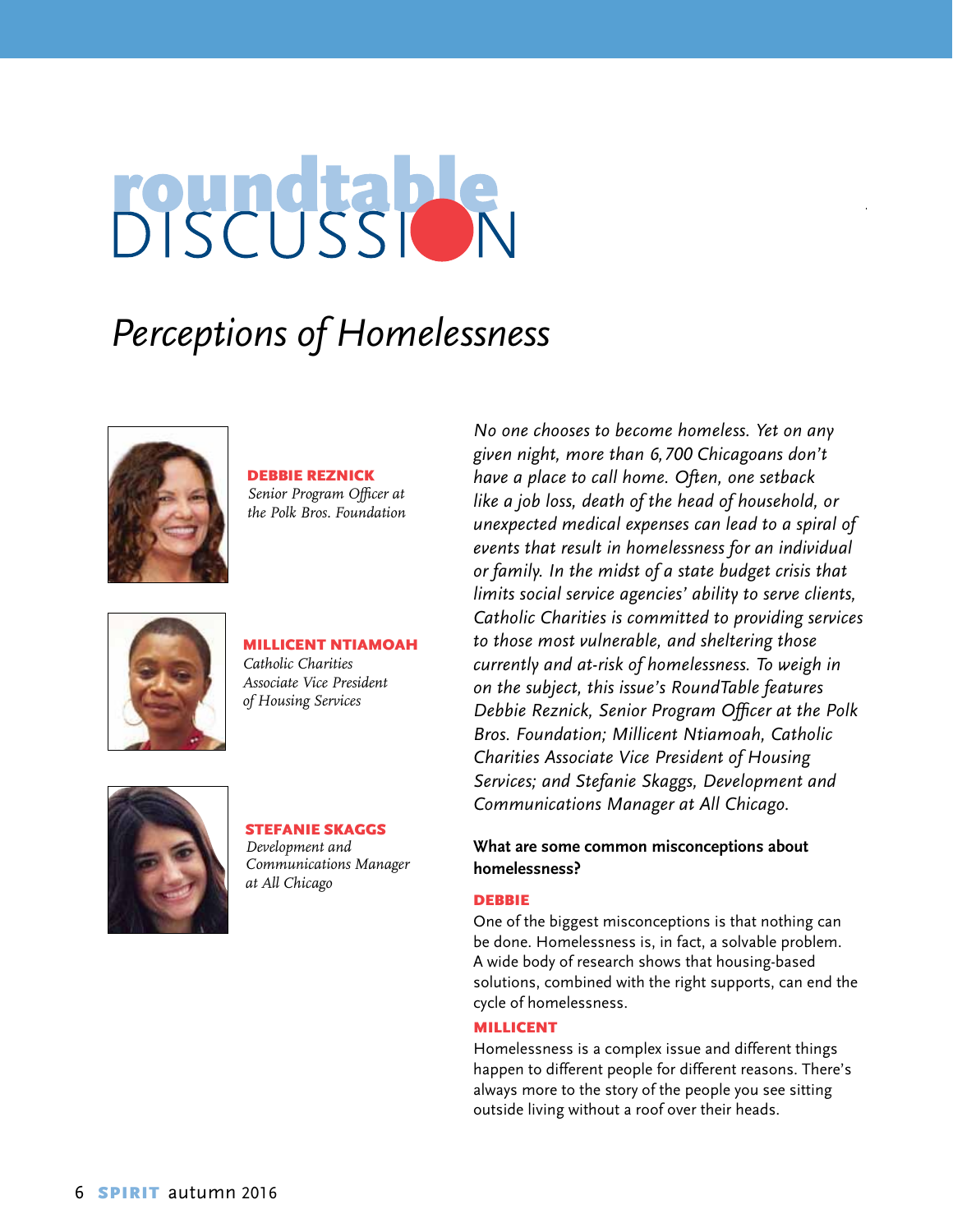

The faces of homelessness are ever-changing and often misconceived. Pictured left are children residents of Catholic Charities Madonna House, our family homeless shelter in Chicago.

#### **STEFANIE**

Homelessness doesn't happen in a day. It is a series of events that unfold one after another in a person's life. For many working families, a single financial setback like job loss or unforeseen medical expenses can become the catalyst for a serious cycle of crisis and the eventual loss of their financial security and housing stability. Without a home, it's nearly impossible to create sustainable, positive life changes. All Chicago believes that all our neighbors deserve stable and secure homes that stand as a foundation for a brighter future.

#### **In what unique ways do you see Catholic Charities working to shelter the homeless?**

#### **DEBBIE**

Catholic Charities has made a profound impact on Illinois' most vulnerable residents. Polk Bros. Foundation has supported Catholic Charities for 20 years, providing \$1.2 million in grants since 1996. Catholic Charities comprehensive array of services includes financial assistance to people who are at risk of being evicted, short- and long-term housing for veterans, families, youth and people with disabilities, and outreach to people who are staying in places not meant for human habitation.

#### Millicent

Catholic Charities is an active participant is our continuum of care and within that group we and other community partners are working together by pulling our resources together in order to end homelessness or reach virtual zero which means we will be able to assist people quickly when they become homeless or fall on hard times.

#### **STEFANIE**

All Chicago's Emergency Fund program is extremely proud to partner with Catholic Charities to run the

Homelessness Prevention Call Center. Any community member in need of emergency financial assistance can call 311 and request "short-term help" to be connected to the Homelessness Prevention Call Center and be screened for referral. 93% of clients surveyed reported that Emergency Fund assistance was effective in resolving the crisis.

#### **In what ways can our communities work together to end homelessness?**

#### **DEBBIE**

We can be more effective if we work across systems, increasing strategic partnerships and coordination between those who provide homeless services, early childhood and public education, foster care, healthcare, and employment support. But to end homelessness, we need business leaders, policymakers, and community members to advocate for policy changes at the local, state, and national levels. Our society has more than adequate economic capacity to invest in the housing and services we need to completely eliminate homelessness.

#### Millicent

There's always going to be people who fall by the wayside, people lose jobs, and not everybody has enough savings – anybody can become homeless. So it's about having enough resources in the system to assist anybody who becomes homeless so that we can get them back on their feet.

#### **STEFANIE**

When it comes to tackling complex social issues like homelessness, a collaborative approach is critical. We know that with all stakeholders working better together in an atmosphere of open trust and dialogue, we can truly achieve our shared vision of a Chicago where all our neighbors have a place to call home.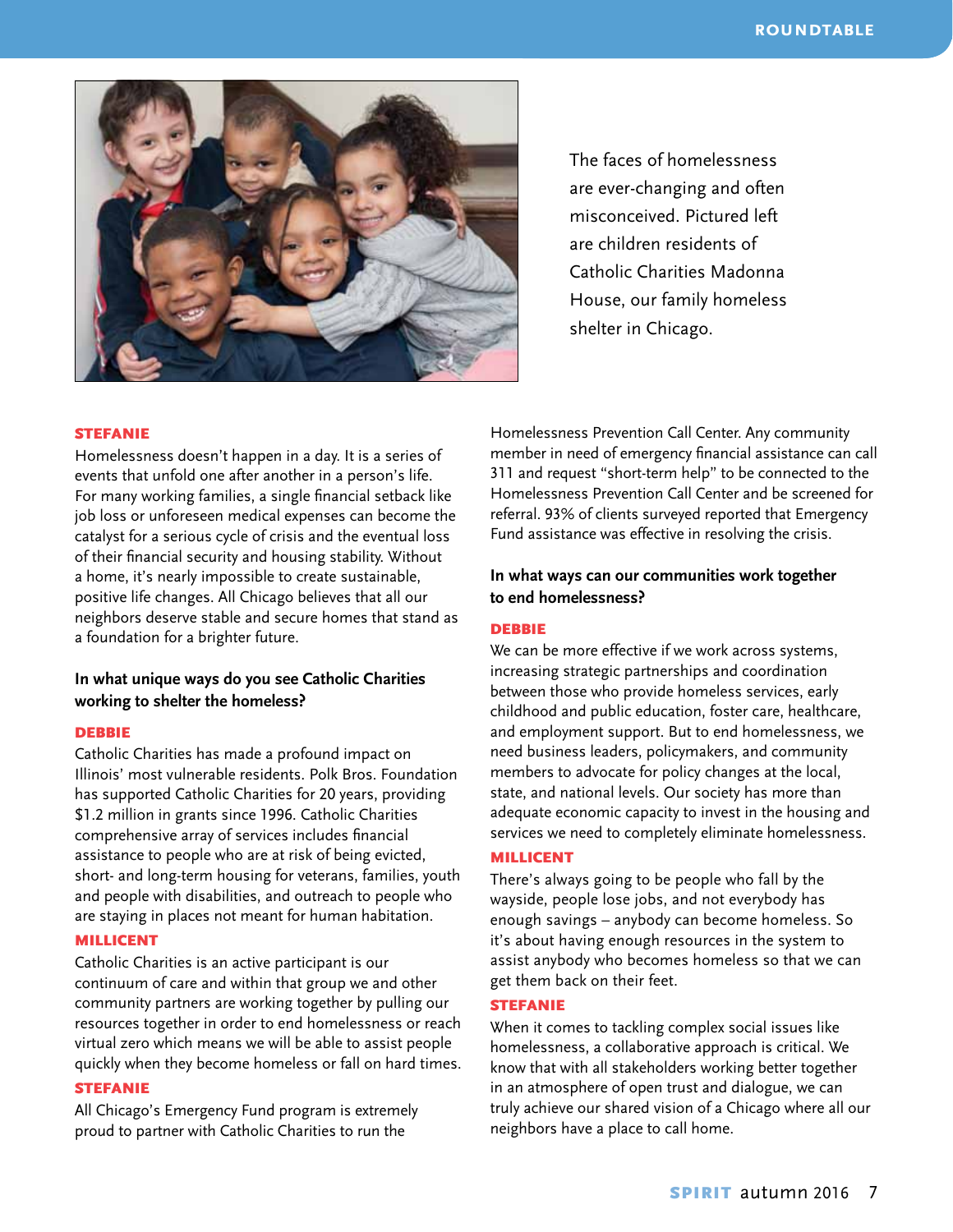#### **catholic charities funding**

### Lack of State Funding Jeopardizes Homelessness Prevention Programs

On any given night, more than 6,700 Chicagoans find themselves without a home or shelter bed. How they become homeless varies widely, but one thing is now certain: Catholic Charities Homelessness Prevention Call Center dramatically decreases the chances they will end up on the streets and saves taxpayer dollars when funding is available.

### "It's all about getting" money to the right people at the right time."

 **Jim Sullivan** Co-author of the study

A groundbreaking new study conducted with Catholic Charities by the Wilson Sheehan Lab for Economic Opportunities at the University of Notre Dame revealed that when homelessness prevention funds are available, an individual's chance of becoming homeless within six months is reduced by 76 percent. The study also proves that a minimal investment averaging \$1,000 per person to prevent someone from becoming homeless saves more than \$20,000 per person, per year in taxpayer funds that are needed to support a person in a shelter and with other services.

"Everyone who calls in is screened by a specialist and taken through various questions to figure out what their situation is and how we can help them." said Noreen Russo, director of the Call Center. "Then we look through our resources and provide

them with funding that will prevent them from becoming homeless."

Whether funding is available varies on a day-today basis. The state budget crisis has significantly jeopardized funding, potentially leaving thousands of people without a home and costing taxpayers tens of thousands of dollars in emergency shelters, transitional housing, and other services.

"It's all about getting money to the right people at the right time," said Jim Sullivan, co-author of the study.

The cost of homelessness ranges from the direct costs like shelters and temporary housing to additional risk factors such as health care and criminal activity.

"Once you become homeless, you are much more likely to rely on government programs, welfare and food stamps, and become victims or involved with criminal activity," Sullivan said. "When you add it all up, you quickly get to a number that exceeds the cost of temporary assistance."

This is the first time the impact of emergency financial assistance on homelessness has been rigorously measured with a random control group thanks to Catholic Charities Homelessness Prevention Call Center and its unique, collaborative database and screening process. The data provided from the Homelessness Prevention Management Information System managed by All Chicago is critical to the research.

 "It simply makes financial and moral sense to fund programs like this," Monsignor Boland said.

# 76%

**Homelessness prevention funds reduce an individual's chance of becoming homeless within 6 months by 76 percent**

60

**Calls per day on average received at Catholic Charities Homelessness Prevention Call Center**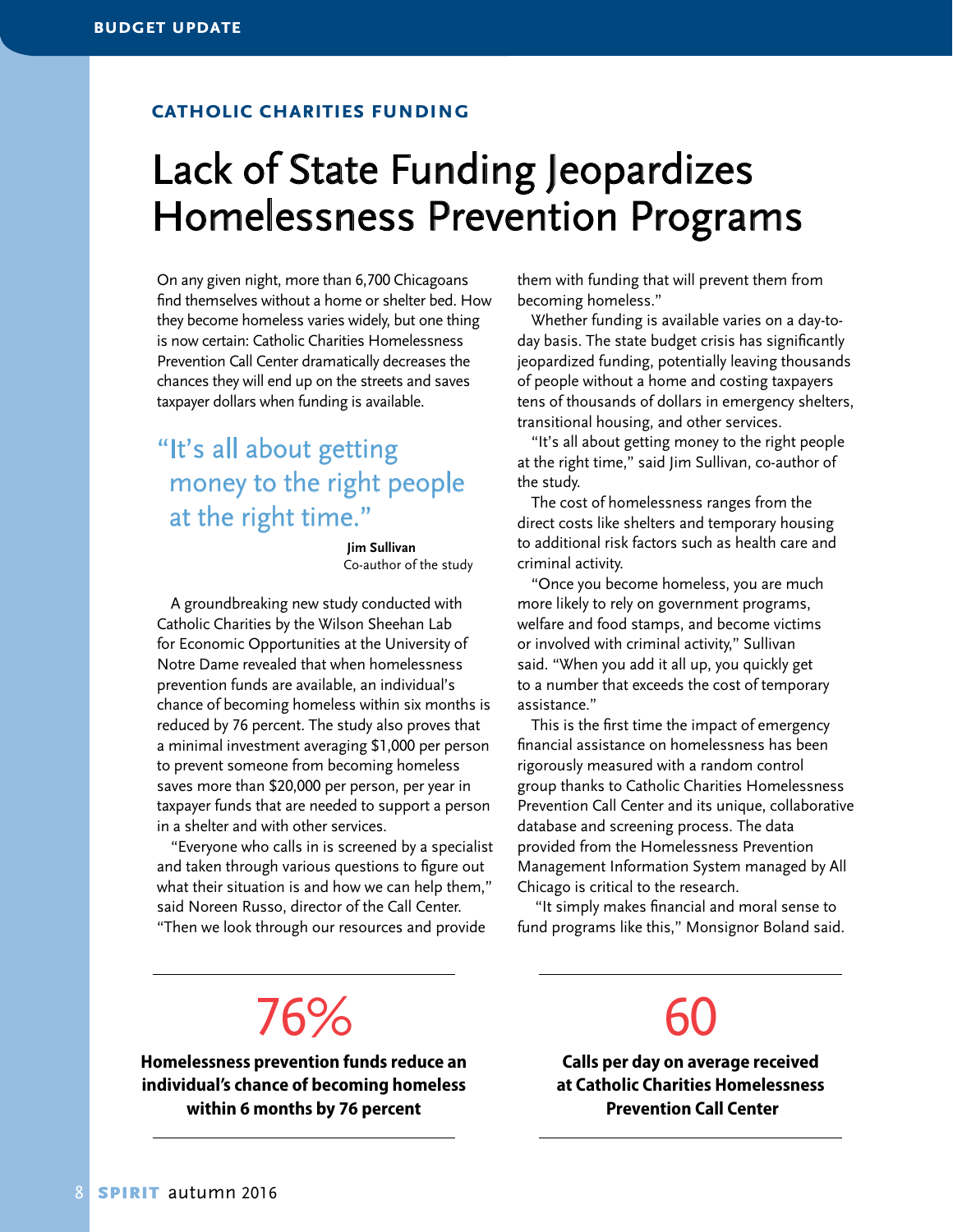#### **community development and outreach services**

# FamilyWorks Provides Resources to Help Families Remain Housed

Securing housing is just the first step of overcoming homelessness for families in need. Self-sufficiency is the next big hurdle; to build confidence, stability, and financial security that prevents future instances of homelessness.

To help families achieve that independence, Catholic Charities, as a delegate agency of the Chicago Housing Authority, offers FamilyWorks. FamilyWorks provides comprehensive wrap-around services to CHA-housed families, from youth to seniors.

Eligible adults in the home receive workforce training and employment placement; youth can access constructive after-school activities; and seniors' needs are addressed individually so that they are able to stay in their communities as long as possible.

"It's helping our residents build confidence in themselves, helping them prepare for selfsufficiency, and keeping jobs," said Melissa Lucas, Regional Director for CHA FamilyWorks. "We teach time management and effective communication, and other workplace skills."

The program helps with some of the logistics, too, like securing work uniforms, school supplies, State IDs, and transportation support.



Clients attend a FamilyWorks hiring workshop.

The FamilyWorks program also taps into other Catholic Charities services such as emergency assistance and counseling. Clients receive referrals to community resources like food pantries, child care, tutoring, and wellness services for seniors.

"We provide the whole family with services so the entire family can be successful," Lucas said.

Once the family is financially selfsufficient, they ideally move into non-CHA housing and another family can benefit from CHA services. The CHA selected Catholic Charities as a delegate agency through a competitive process in early 2015. In the past year, Catholic Charities has served more than 3,000 CHA residents.

"This was a natural fit for us," said Gina Cleggs, Associate Vice President of Catholic Charities Community Development and Outreach Services. "This is one of the first programs that encompass all of our service areas."

Cleggs added that partnering with CHA allows Catholic Charities to work with a targeted case load of individuals who are unemployed and give them a sense of pride and community.

"We do a lot of community events and workshops to get residents to focus on civic engagement," Cleggs said. "So it helps to give the residents a sense of pride within themselves, which ultimately benefits the communities where they live."

"We have residents with all kinds of experience and skill levels, so we're always looking to place them in what's the best fit for them," Lucas said.

3,000 **Individuals served in the past year**

100<sup>%</sup> **participants showed improvement in career awareness skills**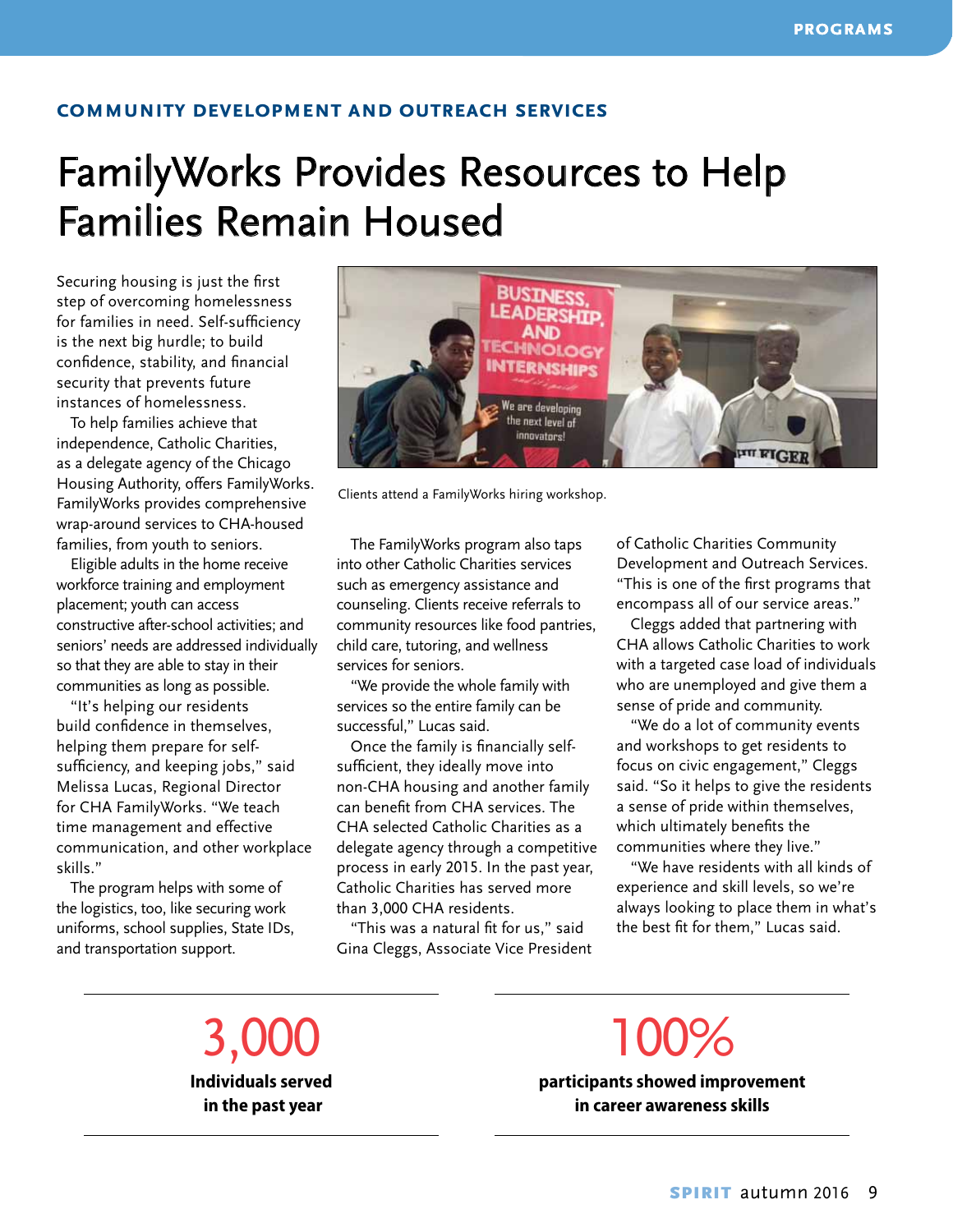#### **child, youth, and family services**

# Struggling Teen to Humanitarian of the Year

When Aleta was just 19, she was on the run from her designated Department of Children and Family Services placement, pregnant, and struggling with a domestic violence situation. In contrast, earlier this year, she was awarded "Humanitarian of the Year" by Secretary of State Jesse White and is now a successful business owner, proud mother of two, and active founder of an anti-violence nonprofit on the city's southside.

"I really did struggle once I got completely out on my own at such a young age," Aleta said. "But I fought hard and never gave up."

Aleta, who grew up in foster care, was referred to Catholic Charities Independent Living Program by DCFS nearly 10 years ago, and enrolled in our Independent Living Program, which ensures young adults ages 19-21 within the child welfare system have stable housing, opportunities for continued education and employment, and intensive services to help them gain skills to prepare them for independence. Many of the teens referred have experienced abuse or neglect and face emotional trauma, mental health problems, and trust issues. Likewise they often enter the program without appropriate, supportive adults in their lives.



Aleta with her two children.

"I've always wanted more than I was given as a child and that's why I never let bad things defeat me," Aleta said. "I was able to overcome and I keep pushing."

It was through the Independent Living Program that Aleta met Catholic Charities employee Tracy Reilly, her assigned case worker. Although Aleta has long since graduated from the program, their bond still stands. Aleta often keeps in touch with Tracy, to share successes

and struggles, and continue what has blossomed into a friendship. Aleta has told Tracy that she would not be where she is today without Tracy.

For Tracy, it's a joy to see Aleta so happy and successful after their journey together. While she gets new clients year after year, she always makes time to be a resource and support to her former clients, and be there whenever they need help.

"We become mentors and advocates to these kids," Tracy said. "I gave birth to one child of my own but I feel I have 15 through this program."

Aleta's humanitarian award was partly made in recognition of her anti-violence efforts but also because she collected nearly 17,000 bottles of water to deliver to those impacted by the Flint, Michigan water crisis earlier this year.

Aleta lives in Englewood, where 42.2% of the population lives below the poverty level and the per capita income is \$11,993. Aleta's nonprofit Hugs No Slugs advocates for her community by organizing peace marches and meeting with government officials to enact change.

"We feed the homeless, get guns off the streets – it's about more love," she said. "I use my kids as inspiration."

# 19-21

**Ages of young adults which Catholic Charities provides stable housing and life opportunities**

# 850

**The number of completed clinical case management home visits with clients in 2016**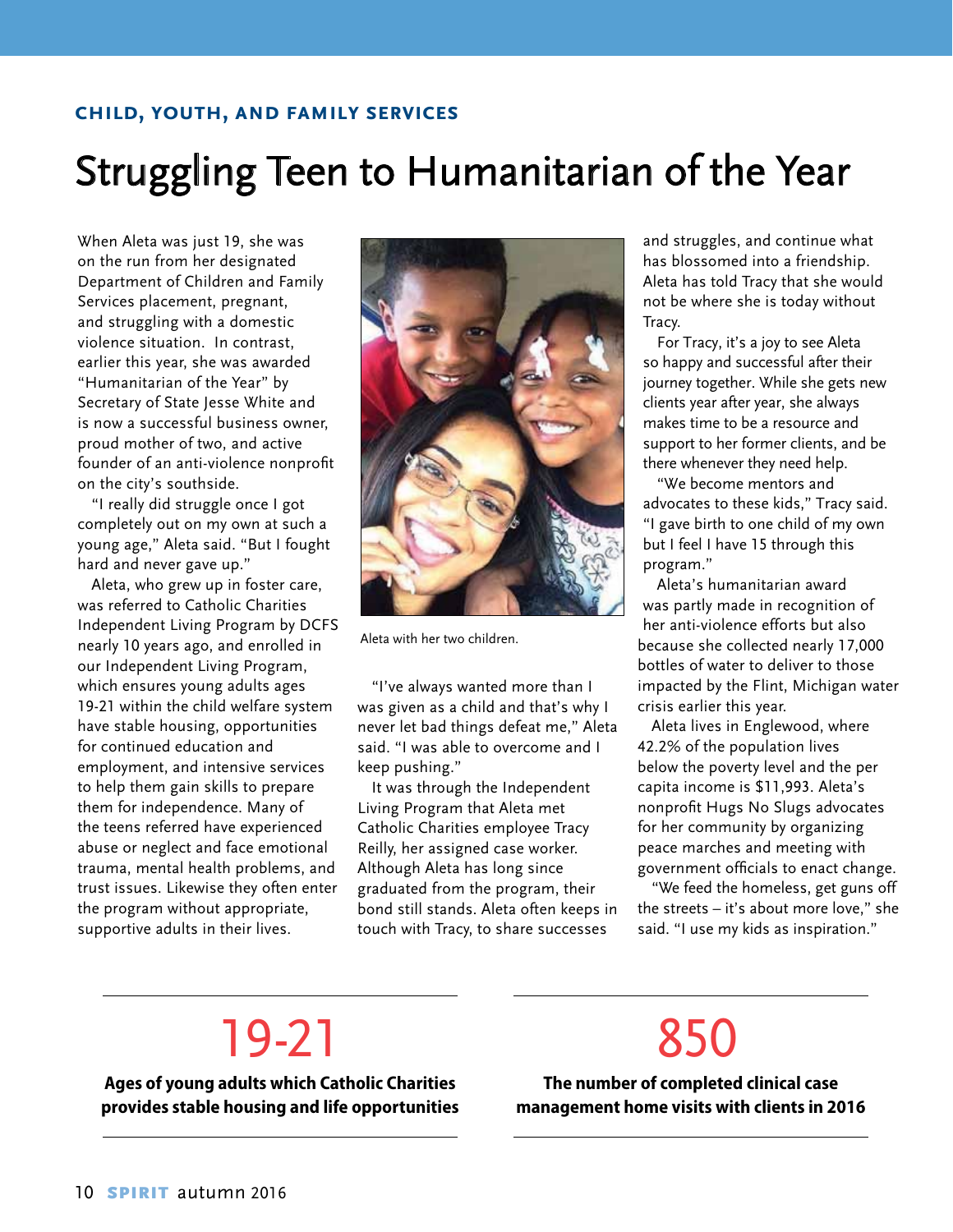#### **family and parish support services**

### Mobile Outreach Saves Lives, One Call at a Time

Edward Feliciano knows the number of the men and women he's found dead by heart – 28. But just as quickly, he knows he's saved at least 16 lives, and countless others in imminent danger. Feliciano is not a doctor or a police officer. He's a social worker – and he serves as a driver and first responder for Catholic Charities 311/ Mobile Outreach and Call Center.

In partnership with the City of Chicago, Catholic Charities 311/ Mobile Outreach and Call Center logs 40,000 requests per year as it operates 24 hours a day, 7 days a week, 365 days a year. Those calling 311 in need of housing assistance, shelter, or well-being checks, are sent to speak with a responder at the call center, and are then referred to services or someone like Feliciano to help them with their situation. The most requested service, according to Mobile Outreach Manager Renee Rouse, is shelter.

When calls for situations where immediate shelter is needed, drivers like Feliciano are sent out to assist. Sometimes it's a call from a police station. Other times, it's a hospital. They also receive calls from third parties who have spotted homeless individuals in need on the street. Feliciano said they'll drive out to the homeless individual wherever they are, interview them, and find them the best



Mobile Outreach staff meet with a senior client in her home.

solution for their situation.

"We ask them what brought them to this situation, how they got to be homeless," Feliciano said. "Then, we try to connect them with family or take them to a local shelter."

In the 10 years Feliciano has worked in Mobile Outreach in Chicago, he's seen it all. He's offered shelter to homeless men and women under the downtown viaducts, when temperatures have dipped 45 degrees below zero. He's comforted victims of domestic violence, as they hand over their medical reports detailing broken arms and black eyes. He's comforted young teen moms with small children. He's gone to the police station where a young homeless man has found nowhere else to turn.

The call center also refers individuals in need of services outside of housing, like food, job training, and legal services. For example, a family of seven recently called the center after they had been evicted and didn't understand why.

"We were able to identify through Catholic Charities legal assistance program that this was an illegal eviction, and the family was able to go back to their home," Rouse said.

Feliciano, who grew up in Englewood, said he loves serving through the Mobile Outreach program because his family taught him to see, and to love, all individuals.

"Everyone has the right to shelter," he said. "You have to look at individuals. You have to see their hearts."

40,000 **Requests per year**

**for emergency assistance**

24/7/365 **Emergency Call Center**

**hours of operation**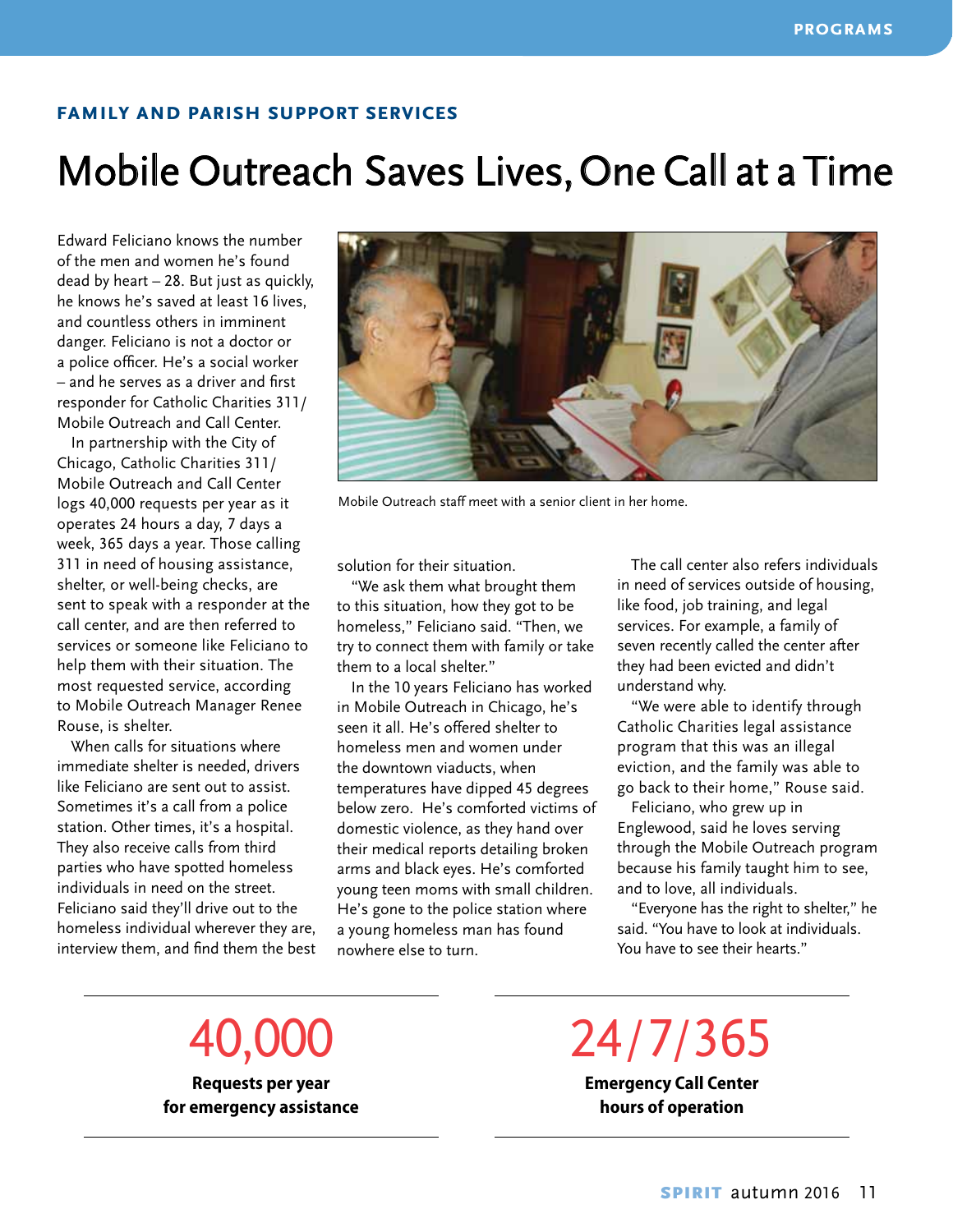#### **housing services**

## Struggling Mom Finds Peace, Shelter at Madonna House

As Dominique walks down the sidewalks of Madonna House, a cool fall breeze blows back her long black hair to reveal bright eyes and a big smile. Dominique, 26, has a 3-year-old daughter and 6-year-old son. Her son is standing next to her, waving a drawing above his head to show her his creation. "It's chicken and monkey ice cream!" he tells her, laughing. Dominique asks him what it tastes like, and without hesitation he responds, "Like bubble gum!" And they all laugh again.

A few years ago, Dominique and her children were in a very different situation. Dominique was living at her grandmother's house and taking care of her as she battled cancer. At the same time, Dominque's uncle and cousin were also battling cancer. All three of them died within two years.

"It was to the point where I could no longer support us, and it was taking a toll on me," Dominique said. "I made a decision to get some help."

Dominique went to the City Family Services and Support Center at 10 S. Kedzie, where they referred her to Catholic Charities family shelter, Madonna House. The next day, she and her family moved in. Since then, Dominique has been working with a case manager and has secured



Dominique and her two children pose outside Madonna House, Catholic Charities family shelter. Dominique and her family became homeless about a year ago, after she lost three of her family members to cancer.

employment and set goals for her future.

"When I first got here I was nervous," Dominque said. "But this didn't look like a homeless shelter, and it didn't feel like a homeless shelter. I found out it's not. It's like a family here."

The employment and financial services at Madonna House were what Dominique needed to get back on her feet, but what helped her the most was the counseling she received to deal with the loss of her family members.

"It took me two months to cry out everything that had happened to me," she said. "I had to build myself up."

Today, Dominique has a steady job and dreams of finishing college, securing permanent housing, and one day, opening a business that gives back to other families facing homelessness.

"For something that could be so horrible and embarrassing, I've been able to turn it into a learning experience," she said. "A lot of people look at us like we've done drugs or we aren't capable of living in the real world. We are people just as well as everybody else."

# 41 families

**and 149 individuals served each year at Madonna House**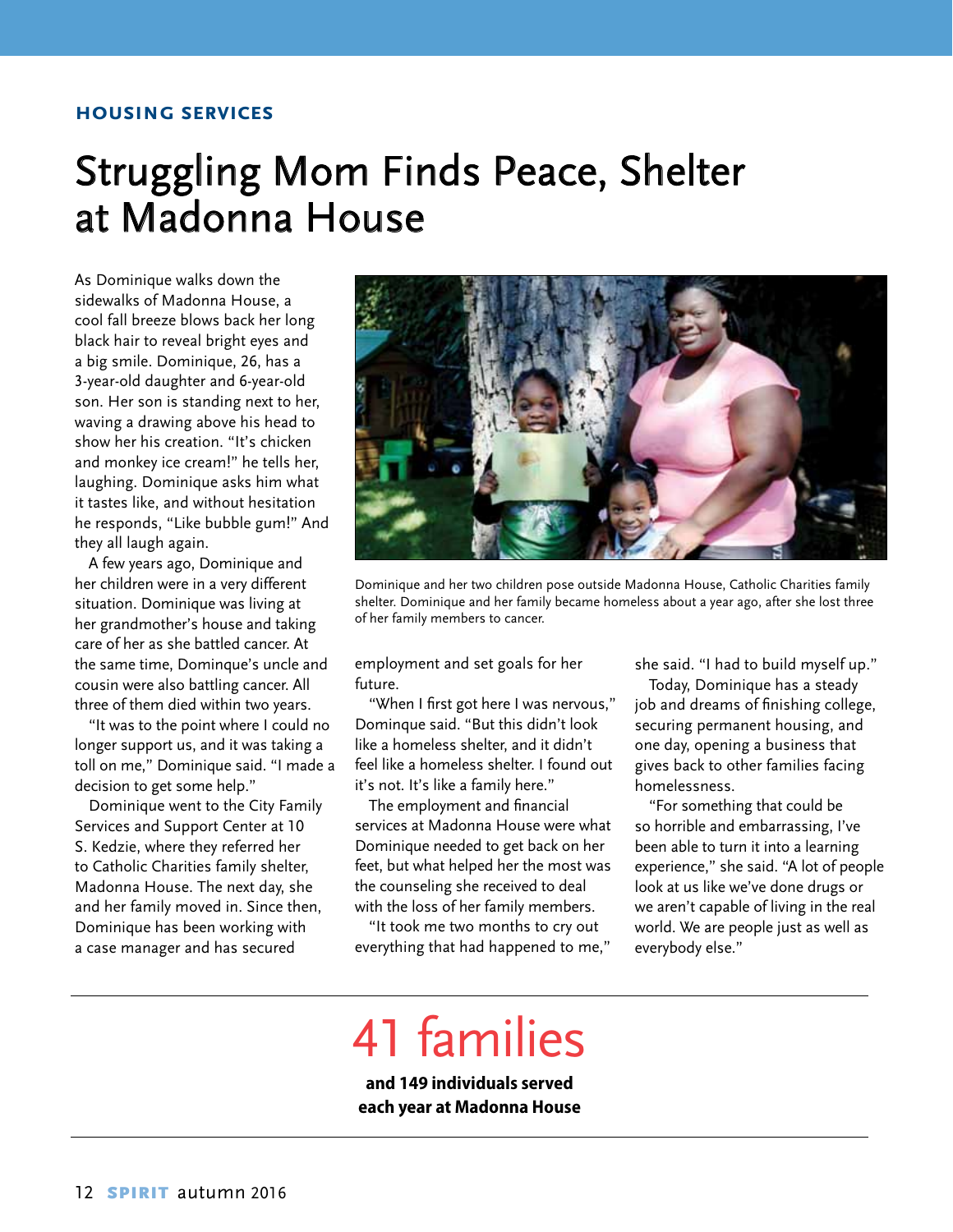#### **senior services**

### Colbert Program Returns Seniors to Independent Living

Last year, Lloyd was living in a nursing facility at age 62. He once needed the full-time care, but had since recovered and was ready to live on his own. He was in a shared room with a stranger, with a shared bathroom and shower. He couldn't come and go as he pleased. Worst of all, it was too far away for his family to visit.

"It was restrictive," he said. "I never had any privacy and I rarely got to see my family."

Thanks to Catholic Charities Colbert Program, Lloyd's situation was re-evaluated, and in November 2015, he moved into his own apartment. Catholic Charities Senior Services and Housing Services collaborated to implement the Colbert Program, which helps seniors transition out of nursing homes if they are able and willing to live in the community.

"I was nervous at first, but then I was just excited," Lloyd said. "They took care of everything and got me what I needed."

The state program was developed in response to the Colbert Decree, which said that people who can live in the community need the option to do so. For the past year, Catholic Charities has been offering that option through its Chicago and suburban Harvey sites.



A Colbert program participant celebrates his new home.

"These are people who shouldn't be in institutions anymore," said Meisha Lyons, Department Director of South Suburban Senior Services. "We give them a fresh start to regain a sense of self, and bring them back into the community."

The cost for these seniors to stay in an institution, Lyons said, far outweighs the cost of them living on their own. In fact, the value per year is tripled.

The seniors can choose between living in their own apartments or supportive living, which is still their own place but equipped with safety features in the bathroom and kitchen, call lights for emergencies,

and opportunities for activities and outings with other seniors.

"I had a client tell me, 'I do more now in my community now than I ever have before,'" Lyons said. "This transition marks the beginning of the next chapter of their lives."

The housing placement is followed up with one year of case management. The great emotional benefit to the program is that they get to return to society and contribute to their communities again. For Lloyd, that was huge.

"It's nice out here, it's quiet and peaceful, and my family comes to visit me," Lloyd said. "It feels just like home."

 $3x$ **the cost savings for independent care versus institutional care**

94%

**of seniors age 65+ pay for health care out of pocket**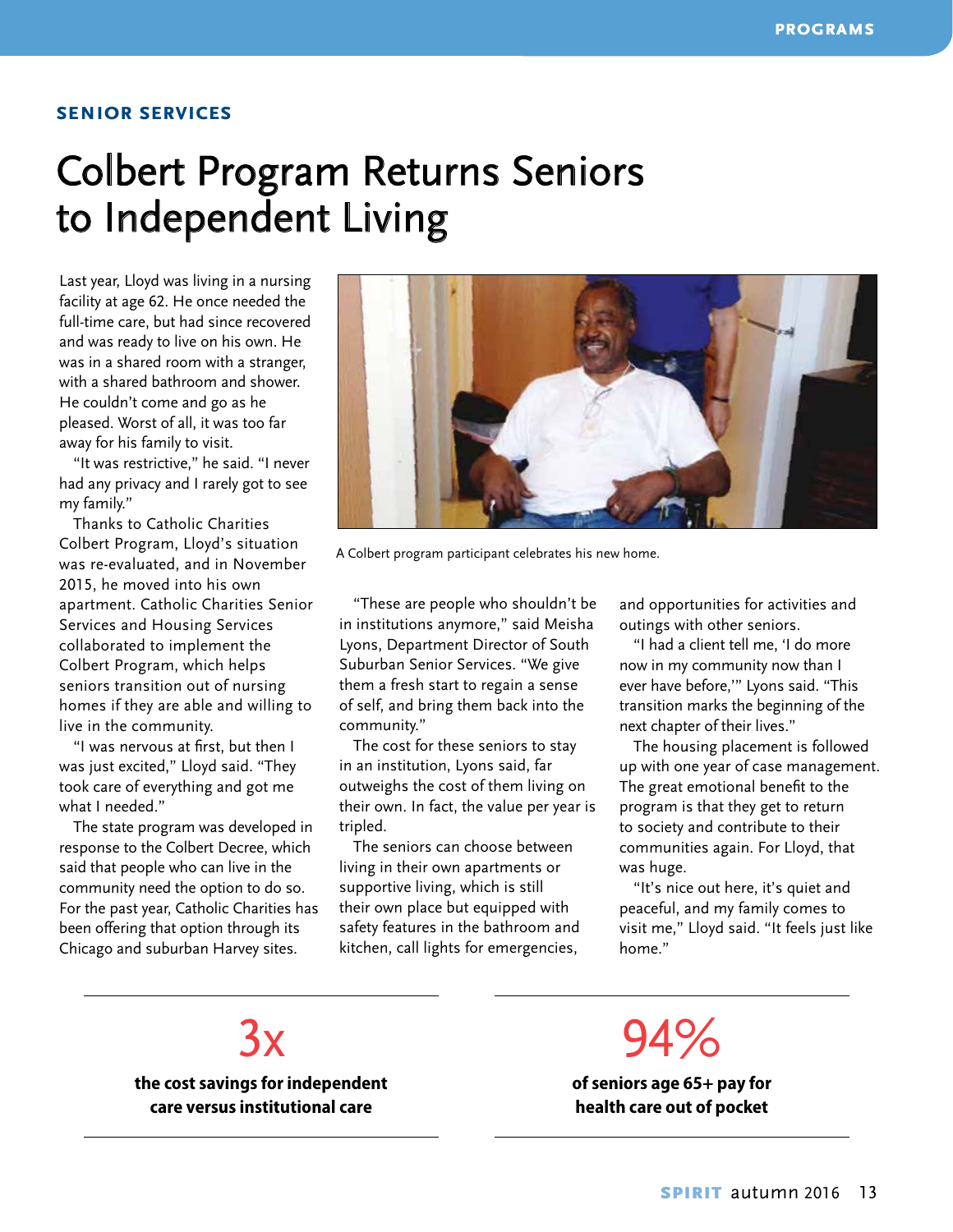

**Charities Golf Classic** John Brinckerhoff and Matt Davis

#### **The City Southwest Story: Building Our Community**

The newly created City Southwest Region held its first event, The City Southwest Story: Building Our Community on June 8, at St. Ignatius College Prep in Chicago. The event was attended by 110 supporters who enjoyed tasty hors d'oeuvres, beverages, a silent auction, and lively music performed by The Chicago Mariachi Project. A highlight of the evening was the presentation of the *Heart of Charity Award t*o Rev. Gary Graf. Major sponsors included Saint Anthony Hospital, Claretian Missionaries and Goldberg Weisman Cairo. More than \$12,000 was raised in support of the Catholic Charities programs in the region.

#### **Diamonds Are Forever**

North Regional Services hosted the 2nd Annual Diamonds Are Forever Boutique & Luncheon, on June 16, at Westmoreland Country **City SW Story** | Rev. Gary Graf (far right) with volunteers and staff from the SW City Region

Club in Wilmette. The event was an even greater success than last year, with 253 attendees, and raised \$18,000 to help struggling families in the north suburbs. The guests enjoyed shopping at the boutiques, dining, and making new connections, all while learning about the services that Catholic Charities provides and the many volunteer opportunities that are available.

#### **Charities Golf Classic**

On July 25, Lake County Services hosted more than 200 golfers at the 22nd Annual Charities Golf Classic at Knollwood Club in Lake Forest and Shoreacres in Lake Bluff. The event featured a BBQ lunch, dinner, live auction, and a special art performance from Art Beat Live. Hosted by event Chair Matt Davis, this annual event raised \$231,000 to benefit Catholic Charities programs in Lake County.

**Golf Invitational** | Msgr. Boland, Mike Smith, Emile Johnson

#### **Golf Invitational**

On July 27, Catholic Charities hosted its 19th Annual Golf Invitational at the beautiful Cog Hill Golf & Country Club in Lemont. Emceed by NBC's Andy Avalos, the all-day outing featured a Texas Scramble-style tournament, celebrity contest holes, breakfast, lunch, and dinner; silent and live auctions, raffles, and more. Back by popular demand, our exclusive women's tournament featured many activities and a fun day on the course.

This year's outing attracted more than 330 participants, golfers, and enthusiasts for a day of fun on the greens for a great cause, and raised \$275,000. Hosted by event Co-Chairs Emile Johnson and Mike Smith, this annual event benefits Catholic Charities of the Archdiocese of Chicago's Family Services Programs, which will directly support thousands of families this year who are in urgent need of food, clothing, and rental and housing assistance for their families. Bob Berti was presented with the *Michael R. Sheahan Founders Award.*



**Dave Gardner** Director of Regional & Program Special Events **(312) 655-7907**

dgardner@catholiccharities.net



www.catholiccharities.net Find ccofchicago on: [] [] [] [o] You [1]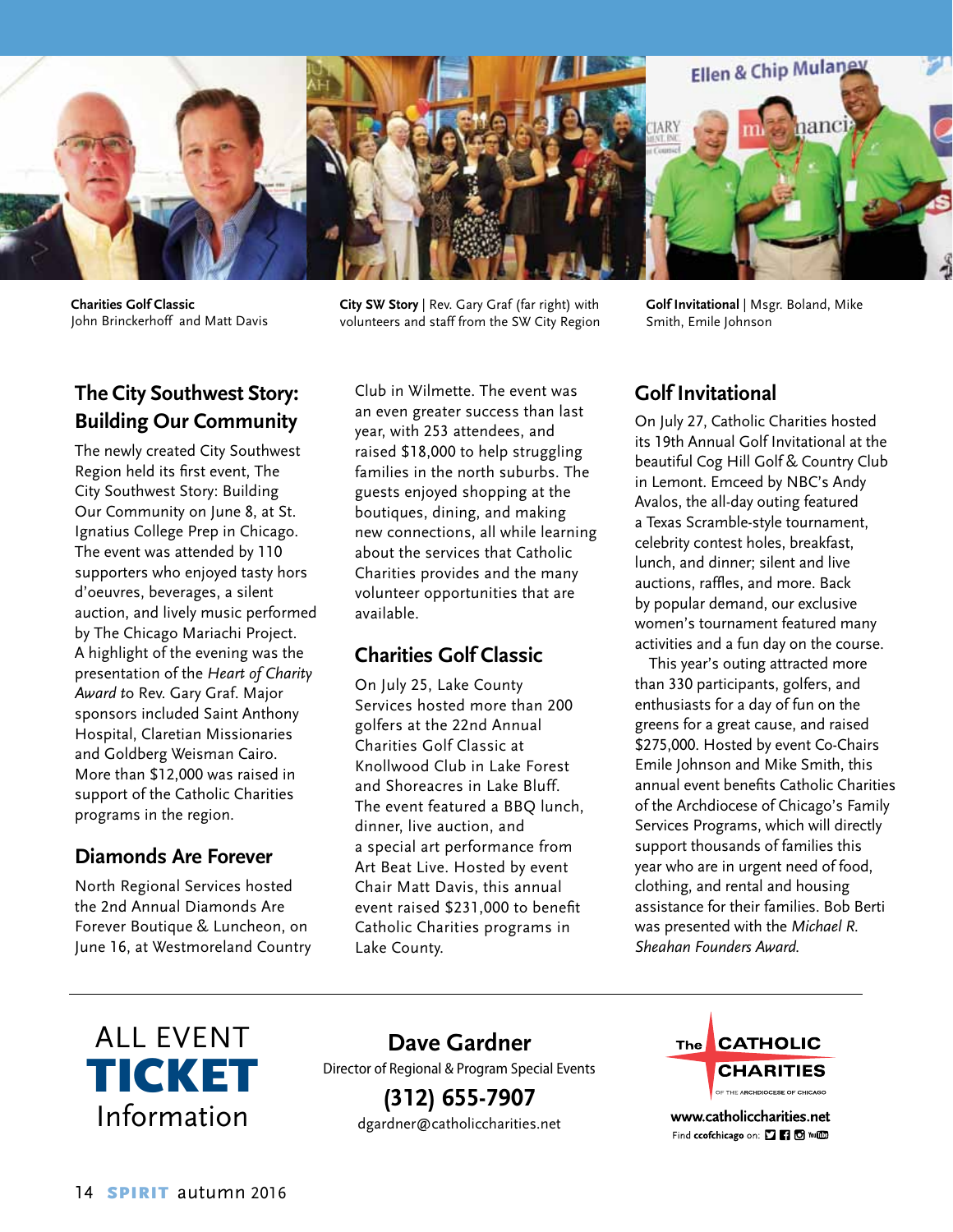

**Holy Family Villa Golf Invitational** | Tim, Bev, LouAnn, and Michael McKernin

**Patrick J. Ryan Golf Outing** | The Ryan Family

#### **William E. Joyce Golf Invitational**

On August 1, the 15th Annual William E. Joyce Golf Invitational was held at Crystal Tree Golf and Country Club in Orland Park. The challenging course put 109 golfers to the test for 18 holes of great golf. An additional 41 guests joined in for a fantastic buffet dinner, and some interesting silent auction and prize raffle items. The event was Co-Chaired by Jim Sexton and Jack Miller. More than \$70,500 was raised in support of the Loving Outreach to Survivors of Suicide (LOSS) Program.

#### **Holy Family Villa Golf Invitational**

On August 10, Holy Family Villa held its 7th Annual Monsignor John Kuzinskas Golf Invitational at Gleneagles Country Club in Lemont. The sunny day welcomed more than 150 golfers for breakfast, 18 holes of golf featuring fun contest holes, grilled lunch, cocktails, and dinner. Matthew and Ramona Kurland were the event Chaircouple and emcees

for the dinner program. More than \$61,000 was raised to benefit Holy Family Villa's current capital needs to meet the increasing needs of seniors in the community.

#### **Patrick J. Ryan Golf Outing**

On August 18, Catholic Charities hosted its 6th Annual Patrick J. Ryan Golf Outing at St. Andrew's Golf & Country Club located in West Chicago. Emceed by host Monica Pedersen, the all-day event featured a scramble-style tournament, celebrity contest holes, breakfast, lunch and dinner, silent auction, and more.

This year's outing attracted more than 300 golfers and guests and raised nearly \$100,000. Hosted by the Jim and Marie Ryan family, this annual event benefits Catholic Charities Loving Outreach to Survivors of Suicide (LOSS) Program for Children and Youth, which will directly support families who have lost a loved one to suicide by providing free counseling and grief services.

# \$798,048

**raised at summer fundraisers to support programs and services** 

### **Spirit of Saint**

**upcoming event**

# **Nicholas Ball**

*Benefiting the Children served by Catholic Charities*

#### **Friday • December 2**

Come kick off the Christmas season on Friday, December 2, at the 27th Annual Spirit of Saint Nicholas Ball to benefit the children served by Catholic Charities of the Archdiocese of Chicago. Held at the Hilton Chicago, more than 1,300 guests will attend this black tie event featuring entertainment by the Ken Arlen Orchestra. Most Reverend Blase J. Cupich, Archbishop of Chicago, Monsignor Michael M. Boland, President of Catholic Charities, along with Chaircouple Richard and Mary Beth Murphy, and Vice Chaircouple Michael and Claire O'Grady, will welcome guests at a reception, which kicks off at 6:30 p.m. Dinner and dancing follow at 8 p.m., and late night sweet treats will be served. For information on sponsorships or to purchase tickets, please contact Jodi Hill, Special Events Manager, at (312) 948-6797 or johill@catholiccharities.net.

#### **PHOTO**

Pictured is 2016 Chaircouple Mary Beth and Richard Murphy.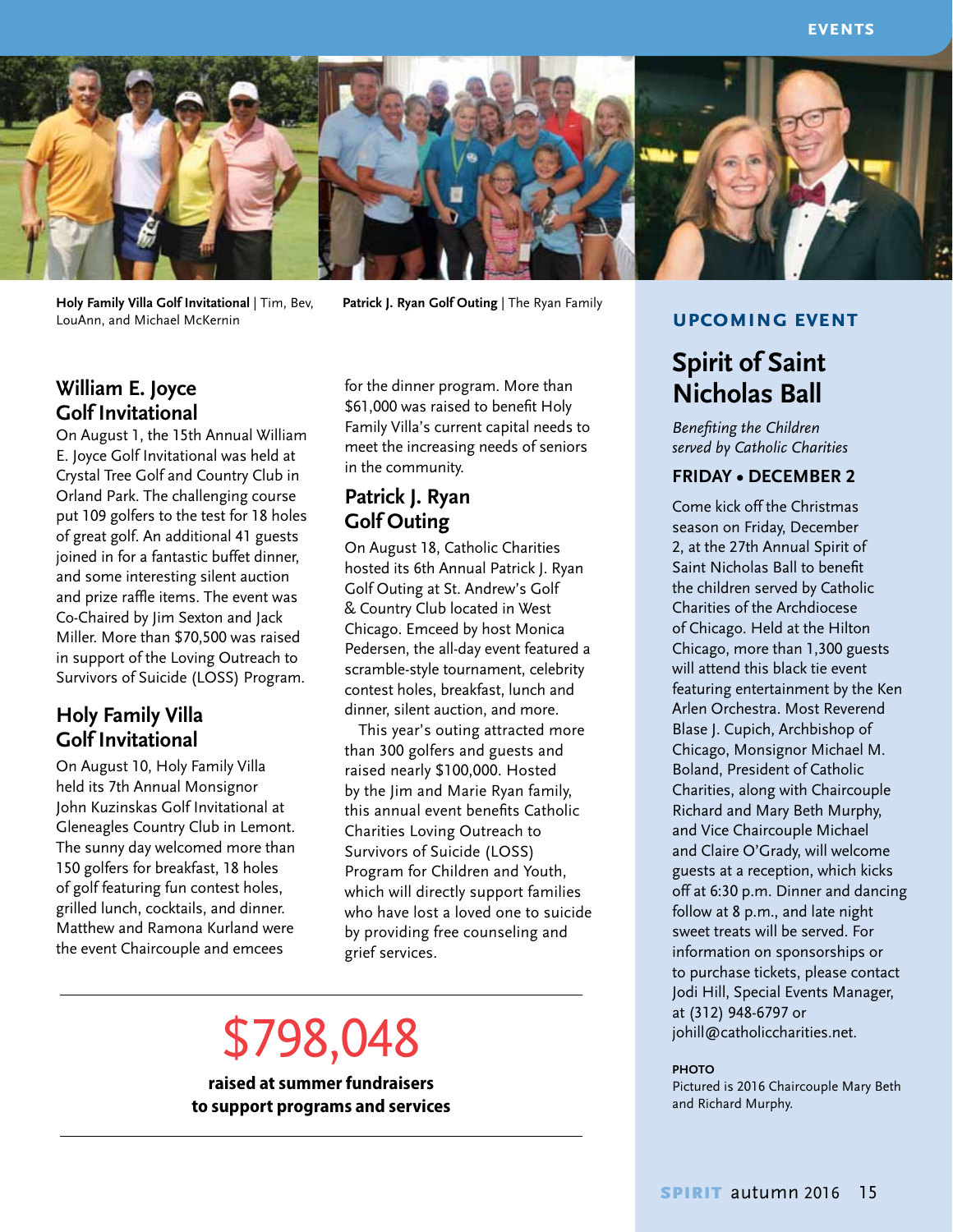## Funding Partners Support Vital Programs



Guests receive a hot meal at our evening supper program.

#### **Community Memorial Foundation**

The Community Memorial Foundation continued their support of Catholic Charities St. Blase Service Center in Summit. The award will be used to help support three basic needs programs offered at the center: our weekly evening supper program for the hungry and/or homeless; our emergency assistance food pantry; and our Senior, Food, and Nutrition Program (SFNP).

#### **The Lake County Community Foundation**

The Lake County Community Foundation recently supported Catholic Charities Lake County Veterans Employment Program with a generous grant award. This new partnership between Catholic Charities and The Lake County Community Foundation will be instrumental in helping the program find unsubsidized, meaningful employment opportunities for veterans this year.

#### **Patrick and Anna M. Cudahy Fund**

The Patrick and Anna M. Cudahy Fund graciously provided funding for our LOSS Program for Children and Youth. The program provides support for children and youth who are grieving the death of a loved one by suicide and is the only suicide-specific treatment program in Illinois for children ages 3-19.

#### **Illinois Immigration Funder Collaborative and the Chicago Community Trust**

The Illinois Immigration Funder Collaborative (IFC) through the Chicago Community Trust continued their support of Catholic Charities Immigration and Naturalization Services Program. This support is important in our efforts to help youth and young adults eligible for relief under Deferred Action for Childhood Arrivals (DACA).

#### **Opus Foundation**

The Opus Foundation awarded Catholic Charities a grant to launch a new Work Ready program, which will train out-of-school young adults in the Austin neighborhood for careers in hospitality, metalworking, and warehousing. The program will bring critical opportunities for growth to the youth in this West Side neighborhood, many of whom are involved in Catholic Charities Peace Corner Youth Center.



Youth sign in at the Peace Corner Youth Center in Austin.

#### **Michael Reese Health Trust**

The Trustees of the Michael Reese Health awarded a generous grant to support the work of our Community Family Service Center. Their gift will help us provide two bilingual therapists to provide trauma-informed mental and behavioral health services to impoverished Spanish- and Englishspeaking children and families in underserved community schools in Chicago.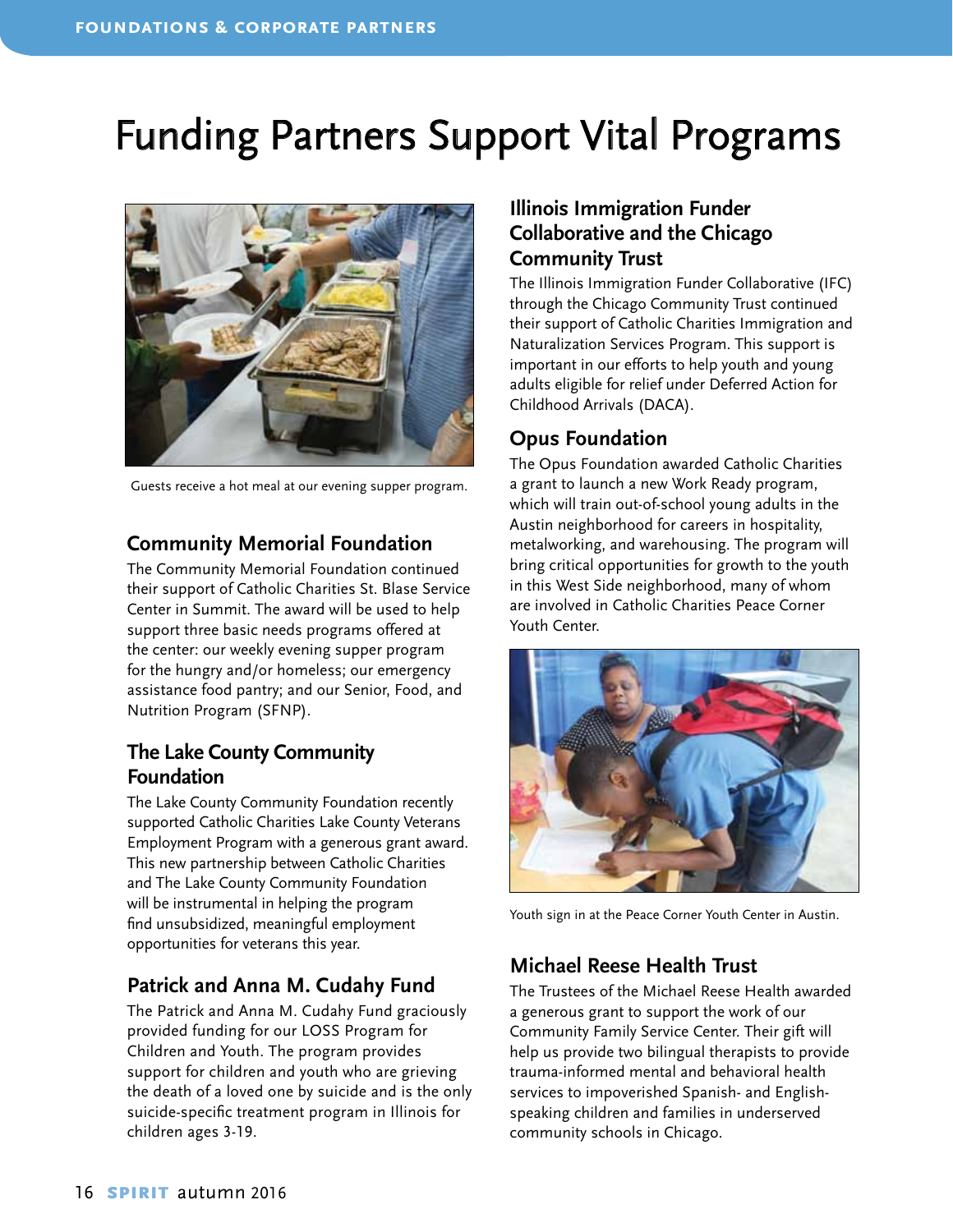

Monsignor Boland with Charles Walgreen and Peter and Marcia Masloski.

#### **Board of Advisor Reappointment Reception**

Catholic Charities is grateful for its dedicated members of the Board of Advisors who share their time, talent, and treasure in support of the agency's mission. Members are appointed to serve for a period of three years, with an opportunity to be reappointed for additional terms.

On August 30, nearly 50 guests gathered in the Catholic Charities Board Room to welcome and celebrate the 2016 Reappointees. Monsignor Boland, Tim Rivelli (Board Chair) and Brian Masterson (Board Relations Committee Chair) shared remarks, thanking the reappointees present for their continued commitment to the Catholic Charities mission.

"Our mission is all about the corporal and spiritual works of mercy," said Rivelli. "We need the strength of Christ and help of the staff at Catholic Charities to have the courage to cross the boundaries we need to, so that we can help those who are most in need."

Prior to the reception that evening, a number of the Reappointees participated in serving the Tuesday Night Supper, a Catholic Charities program providing a hot meal to more than 120 guests experiencing hunger.

Board Chair Tim Rivelli with Anthony Cascino and Catholic Charities CFO Elida Hernandez.

Members shared how impressed they were with the program and how grateful they were to serve.

#### **99th Annual Meeting of the Board of Advisors**

The 99th Annual Meeting of the Board of Advisors will take place on October 27, 2016, at the Hilton Chicago. The meeting begins with a reception at 11 a.m. and a lunch meeting follows at noon. Most Reverend Blase J. Cupich, Archbishop of Chicago, will provide remarks that afternoon. He will also appoint 36 new members to the Catholic Charities Board of Advisors. At this meeting, Catholic Charities will honor the following board members, individuals, and organizations who have contributed to the Catholic Charities mission in extraordinary ways: Martha FitzGerald and Amy Mazzolin *(Dennis F. Kelly Award)*; Gerard and Heide Kenny *(Compassion in Action Award*); Hilton Chicago and Joseph and Elizabeth Rocci (*Caritas Christi Urget Nos Award);* Sisters of the Good Shepherd *(St. Thomas More Award)*; Mary Ellen Kastenholz *(Volunteer of the Year)*; Rev. Charles T. Rubey *(Francis Cardinal George, O.M.I. Award).*

#### **junior board**

#### **Boat Cruise Sets Record Attendance**

The 14th Annual Catholic Charities Junior Board Boat Cruise was held August 5, and attended by a record 130 guests. Guests basked in the Chicago skyline sunset while enjoying hors d'oeuvres and drinks. More than \$4,800 was raised for Catholic Charities Emergency Assistance Department, which is usually the first point of contact for the agency's 150 programs.

"It was an incredible night with a record turnout and everybody had a great time. Funds raised are vital to ensuring we are able to meet the needs of those who turn to us." said Carlos Rinconeno, Director of the Junior Board.

"The boat cruise is the Junior Board's second largest fundraiser of the year, and one that the board looks forward to as soon as the temperature starts to rise in the spring," said Kristina Mulhall, Board Chair.

The next Junior Board event is its Charities Royale Casino Night from 7:30-11:30 p.m. November 19, at the Chicago Cultural Center. For more information, visit catholiccharities.net/casinonight.

#### **PHOTO**

Attendees enjoy the annual Junior Board Boat Cruise.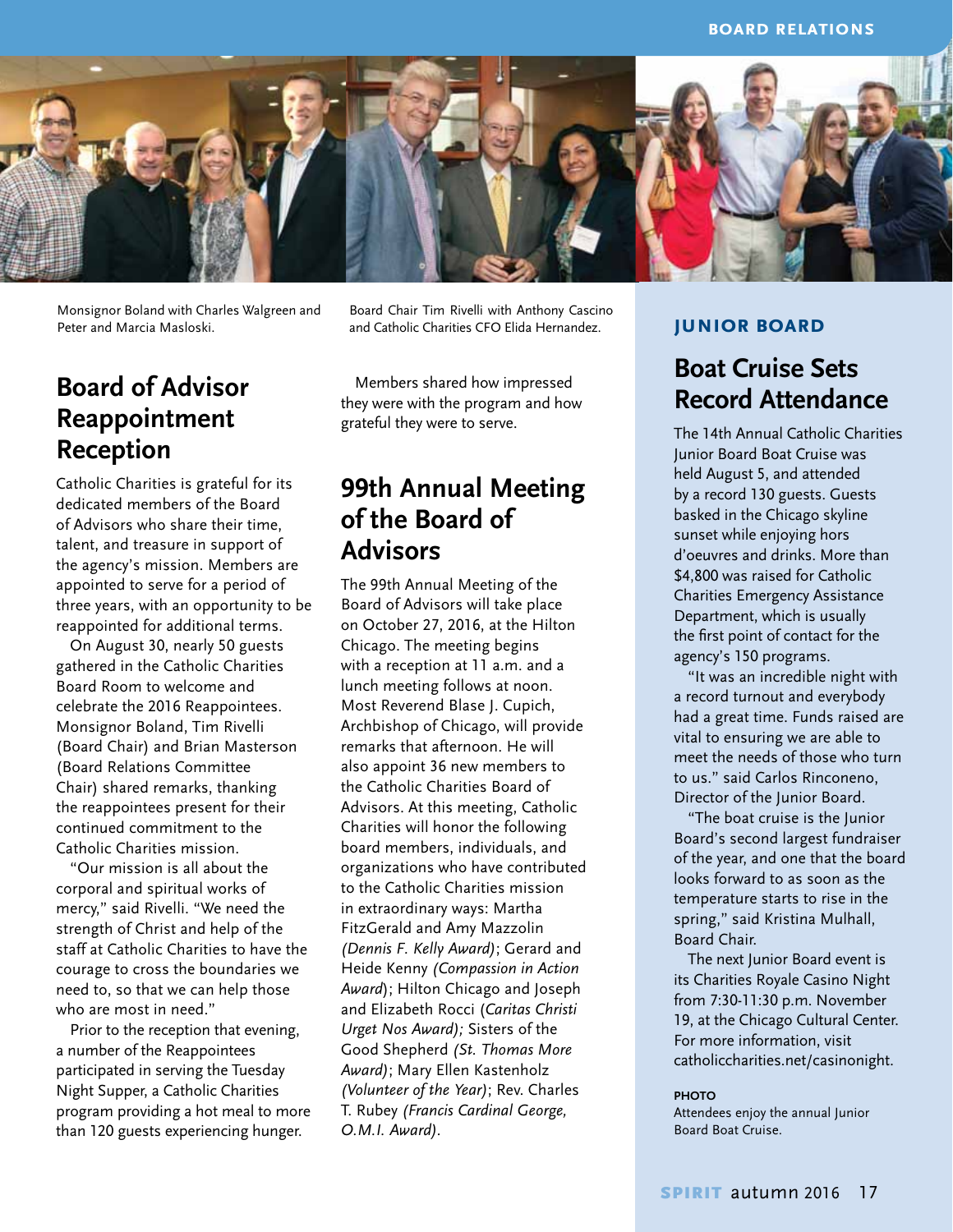# The Last Word

## *'My daughter was murdered… my family had no safe place to go'*

**Cynthia** • CATHOLIC CHARITIES New Hope Apartments Client

#### Catholic Charities New Hope Apartments program provides scattered site apartments to homeless families with children.

My family suffered a traumatic loss. My daughter was murdered about a year-and-ahalf ago. Needless to say I was not in a healthy environment and my children and I had no place to turn. I called 311 and Catholic Charities came and picked me and my four other children up, and brought us to a shelter on the city's west side.

After I found a job, I called 311 again to tell them I had more income and they said they would get Catholic Charities to help us move out of the shelter and into the New Hope Apartments. That was when I met my case worker Vivian, and it was great talking to her on the phone. I told her I had an action plan for going back to school and that I wanted to be back in Evanston, which is the community my children were most familiar with. Especially after such a traumatic event in their lives, I wanted them to be in a place where they had people they knew and felt safe, and we could just grieve our loss in peace.

I met with Vivian and put a plan together, and she helped us move into our new apartment. It's just a blessing for my family.



Cynthia

I'm 42 and I've had six kids, and it's the first time in my whole life I've had to receive assistance from anyone. I didn't know what it would be like but to know that I'm able to save money while I work, and to have the support that I need for my children, it's just a blessing.

Not only that but the relationship I've had with Vivian has been so tremendous. She knows my children so well and has gone above and beyond the scope of work of any other agency I've ever seen. She's very attentive to all our needs. We've been able to celebrate Christmas, Thanksgiving and Mother's Day through the program. My kids received two new bikes from Catholic Charities after theirs were stolen. I had some medical issues earlier this year and just to know I was able to gain support when I had to go to the doctor – Catholic Charities was there for me. It's been the most positive impact I've ever experienced. I would hope that one day that I could tell others who think there are no services out there that there is a community out there that can make a huge difference in your life, and it's Catholic Charities.

The trial for my daughter's murder is coming in the next month, and because of Catholic Charities, I know I won't have to worry about being a single parent and having to go to this. I appreciate that so very much. To know that someone really cares, that we aren't just a number, we aren't just an application we are a family. It's been a big blessing for us and I hope to one day to return my appreciation. They did so much more than helping us put a roof over our heads; they helped us find a home again.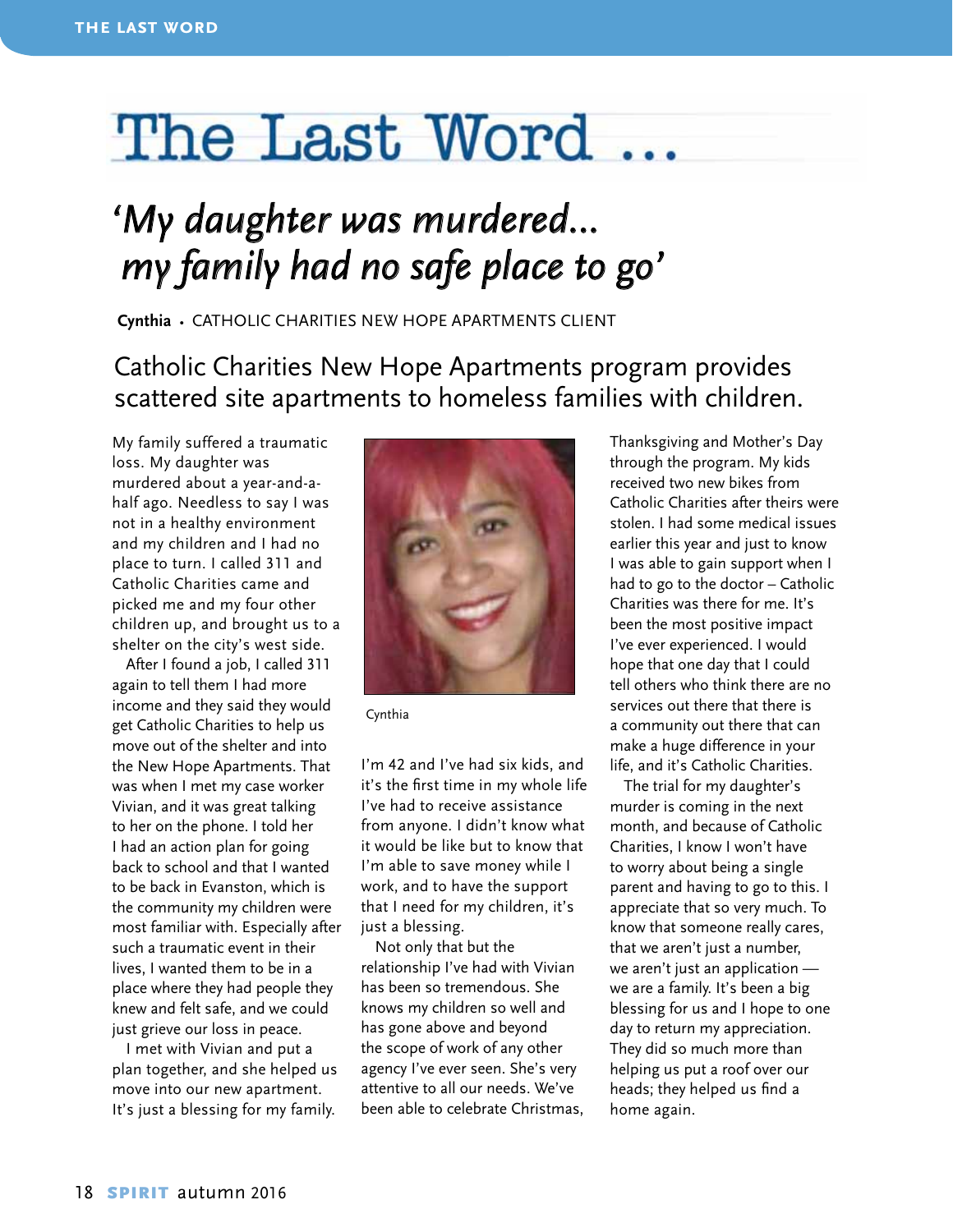# **Neighbors in Need**

*No one should ever go hungry, or lack a safe place to live.*



At Catholic Charities, we open our doors to care for anyone in need. Every 30 seconds, someone counts on Catholic Charities for help. It's a challenge to meet the needs of so many with limited resources.

#### **Will you help feed, shelter and comfort people who want to become self-sufficient and live with dignity?**



#### **DONATE TODAY**

**PHONE (312) 655-7012 ONLINE www.catholiccharities.net/donate BY MAIL** *Send your donation to our lockbox:* **Catholic Charities 75 Remittance Dr, Ste 1623 Chicago, IL 60675-1623**



www.catholiccharities.net Find ccofchicago on: [] [] [] You